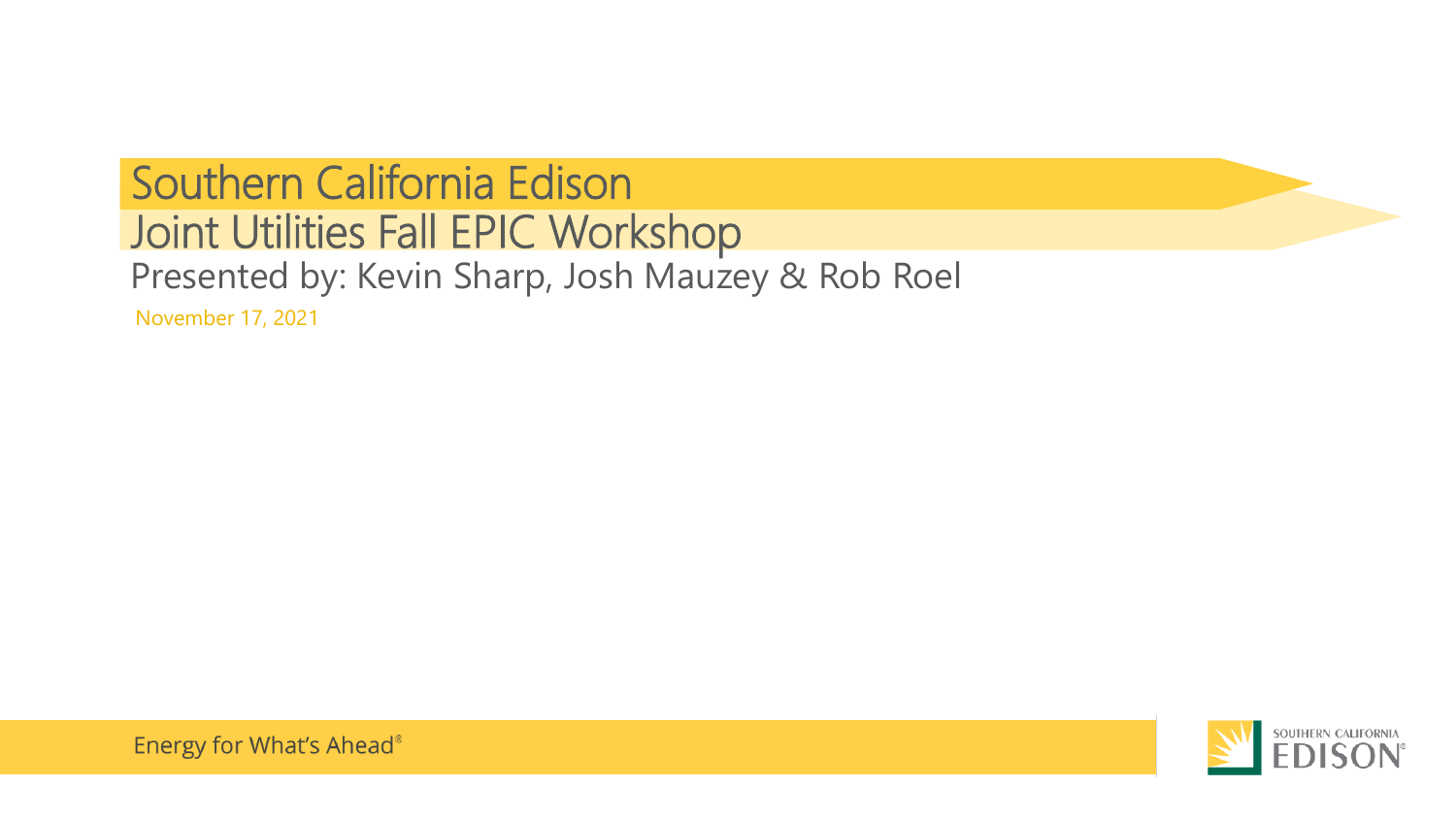### Our project portfolio is screened to ensure alignment with EPIC's guiding principles and investment planning framework



- **Beyond Lithium-ion Energy Storage**
- **Control and Protection for Microgrids and Virtual Power Plants**
- **•** Smart City Demonstration
- **•** Service and Distribution **Centers of the Future**
- **Distributed Energy Resources Dynamics Integration**
- **Storage-Based Distribution DC Link**
- **GRID MODERNIZATION AND OPTIMIZATION**
- **Advanced Comprehensive Hazards Tool**
- **Next-Generation Distribution Automation III**
- **SA-3 Phase III Field Demonstrations**



- **Vehicle to Grid Integration Using On-Board Inverter**
- **Distributed Plug-in Electric Vehicle Charging Resources**



- **Wildfire Prevention & Resiliency**
- **Cybersecurity for Industrial Control Systems**
- **Distributed Cyber Threat Analysis**

**1**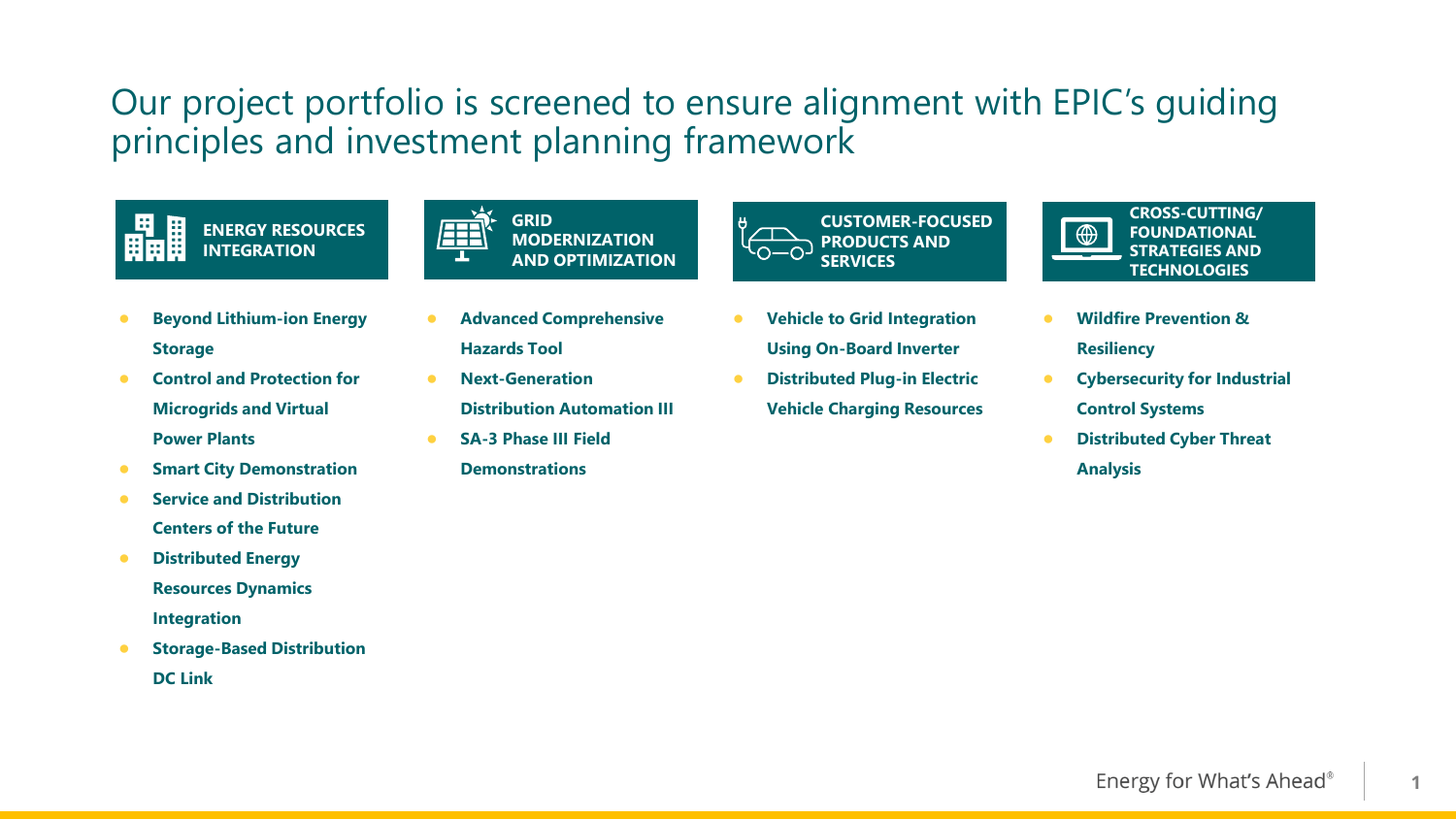# We're demonstrating the latest advancements in hardware and software-based solutions in wildfire prevention, detection and mitigation

| Project Name Description & Benefits          |
|----------------------------------------------|
| <b>Wildfire Prevention</b><br>and Resiliency |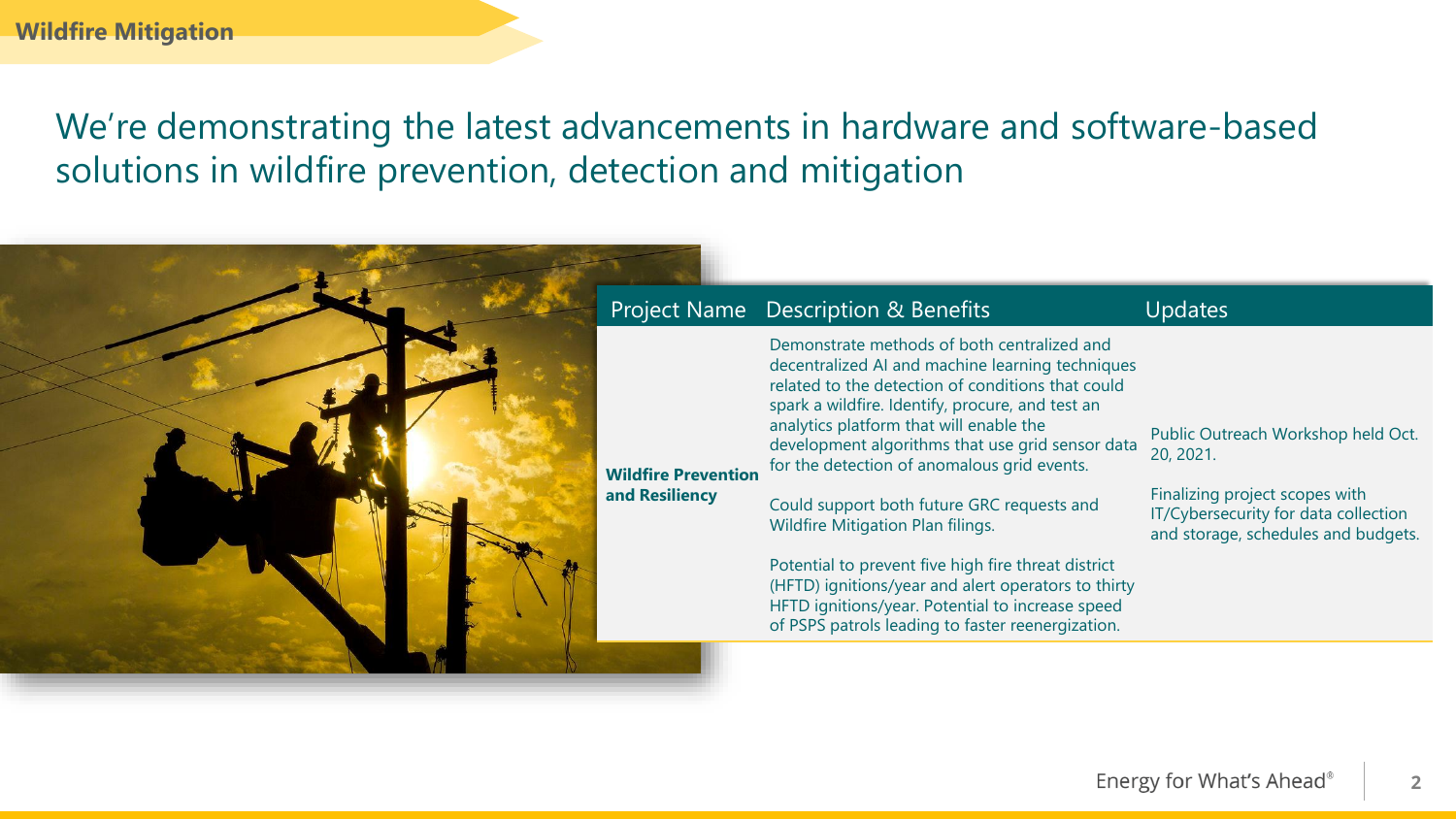### New tools and applications using advanced analytics provide insights into grid vulnerabilities to natural disasters

| <b>Project Name</b>                                  | Description & Benefits                                                                                                                                                                                                                                                                                                                                                                                                                                                                                                                                                                                                                                                                                                                                                                                                                                                                                                                                                                                                                                                                                                                                                                                                                                                                                                                     | Updates                                                                                     |
|------------------------------------------------------|--------------------------------------------------------------------------------------------------------------------------------------------------------------------------------------------------------------------------------------------------------------------------------------------------------------------------------------------------------------------------------------------------------------------------------------------------------------------------------------------------------------------------------------------------------------------------------------------------------------------------------------------------------------------------------------------------------------------------------------------------------------------------------------------------------------------------------------------------------------------------------------------------------------------------------------------------------------------------------------------------------------------------------------------------------------------------------------------------------------------------------------------------------------------------------------------------------------------------------------------------------------------------------------------------------------------------------------------|---------------------------------------------------------------------------------------------|
| <b>Advanced Comprehensive</b><br><b>Hazards Tool</b> | Demonstrate advanced analytics that provide SCE the ability to identify electric asset<br>specific vulnerabilities due to seismic, severe weather and climate change<br>events. Investigate the ability to improve upon and standardize internal tools used for<br>natural hazard risk assessment. Demonstrate capabilities to inform hazard mitigation in the<br>long-term as well as provide early situational awareness in the near-term.<br>This project supports the Commission's Climate Adaptation Rulemaking.<br>The tool being demonstrated as part of this project will improve the Commission and SCE's<br>understanding of the electric system's vulnerabilities to natural hazard events by assisting<br>with risk assessments and identifying grid vulnerabilities that can be documented with SCE's<br>future vulnerability assessment filings. This project's tool will enable cost reductions<br>through more accurate and targeted planning based on an improved understanding of<br>specific vulnerabilities and the impact of potential SCE mitigation responses. The current<br>estimated repair and recovery rate from a seismic event based on the repair rate from the<br>2019 Ridgecrest Earthquake sequence is 30 man-hours per repair needed to fully restore a<br>distribution circuit to as-built conditions. | RFI/RFP process currently underway and in the final<br>phase to select the vendor Nov. '21. |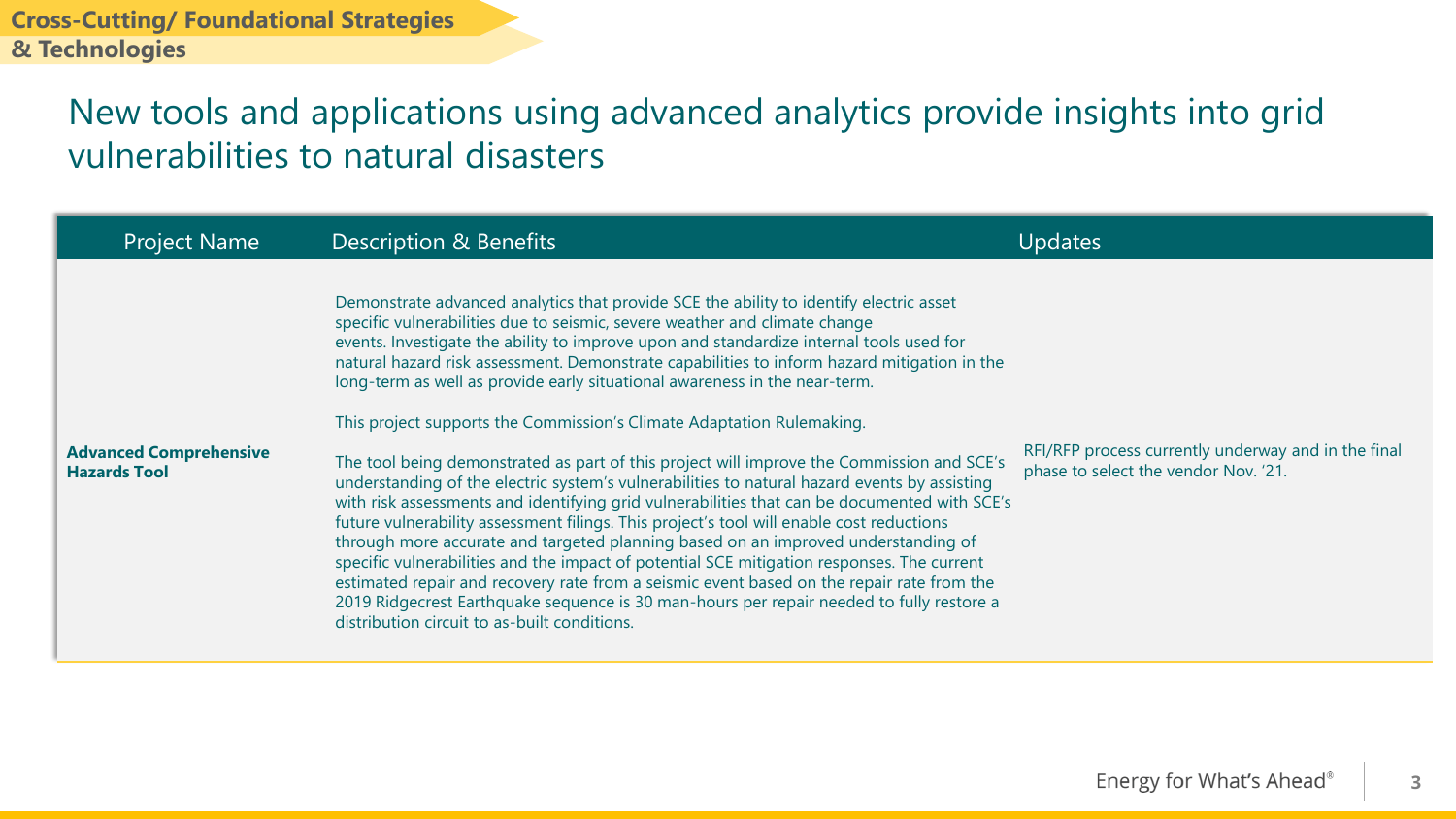## SCE is focused on increasing asset flexibility and reducing operating costs

|                                                                 | <b>Project Name Description &amp; Benefits</b>                                                                                                                                                                                                                                                                                                                                                                                                                   | <b>Updates</b>                                                                                                                                                                                                                                                   |  |
|-----------------------------------------------------------------|------------------------------------------------------------------------------------------------------------------------------------------------------------------------------------------------------------------------------------------------------------------------------------------------------------------------------------------------------------------------------------------------------------------------------------------------------------------|------------------------------------------------------------------------------------------------------------------------------------------------------------------------------------------------------------------------------------------------------------------|--|
| <b>Next-Gen</b><br><b>Distribution</b><br><b>Automation III</b> | Demonstrate new FAN wireless radio for automation devices and<br>improve control functionalities. Provide greater situational awareness<br>through integration of advanced control systems, modern wireless<br>communication systems and new distribution equipment and sensing<br>technology.<br>Future GRC requests will be determined through the course of the<br>project.<br>Potential to improve reliability via improved grid management<br>capabilities. | Request for information to be released<br>to vendors in early Nov. '21 for<br>identifying availability/roadmaps for<br>software and hardware. Started<br>developing software configuration tools<br>evaluation plan and cost estimates for<br>software licenses. |  |
| <b>SA-3 Phase III</b><br><b>Field</b><br><b>Demonstrations</b>  | Demonstrate modern substation automation systems for compliance<br>with NERC CIP and IT cybersecurity requirements.                                                                                                                                                                                                                                                                                                                                              | On schedule to complete IEC 61850<br>programmable automation controller<br>(PAC) demonstration by the end of                                                                                                                                                     |  |
|                                                                 | The validated design, once approved by SCE's standards group, will<br>be used as the basis of all new and remodeled transmission<br>substations, with funding requested as a part of the normal GRC<br>process.                                                                                                                                                                                                                                                  | 2021. The Resonant-Grounded<br>Substation construction at Arrowhead<br>Substation is 95% complete. The<br>system will be installed by the end of<br>the year and demonstration will begin                                                                        |  |
|                                                                 | SCE estimates potential cost savings of 10-20% on digital substations<br>using process bus technology (each of which costs approximately \$2-<br>\$3 million). Since SCE annually replaces relays on 20-30 substations,<br>this could potentially result in cost savings of \$9.4 million per year.                                                                                                                                                              | in 2022. The Virtual Substation Relays<br>request for information was released in<br>Oct. '21 with vendor responses due in<br>Nov. '21.                                                                                                                          |  |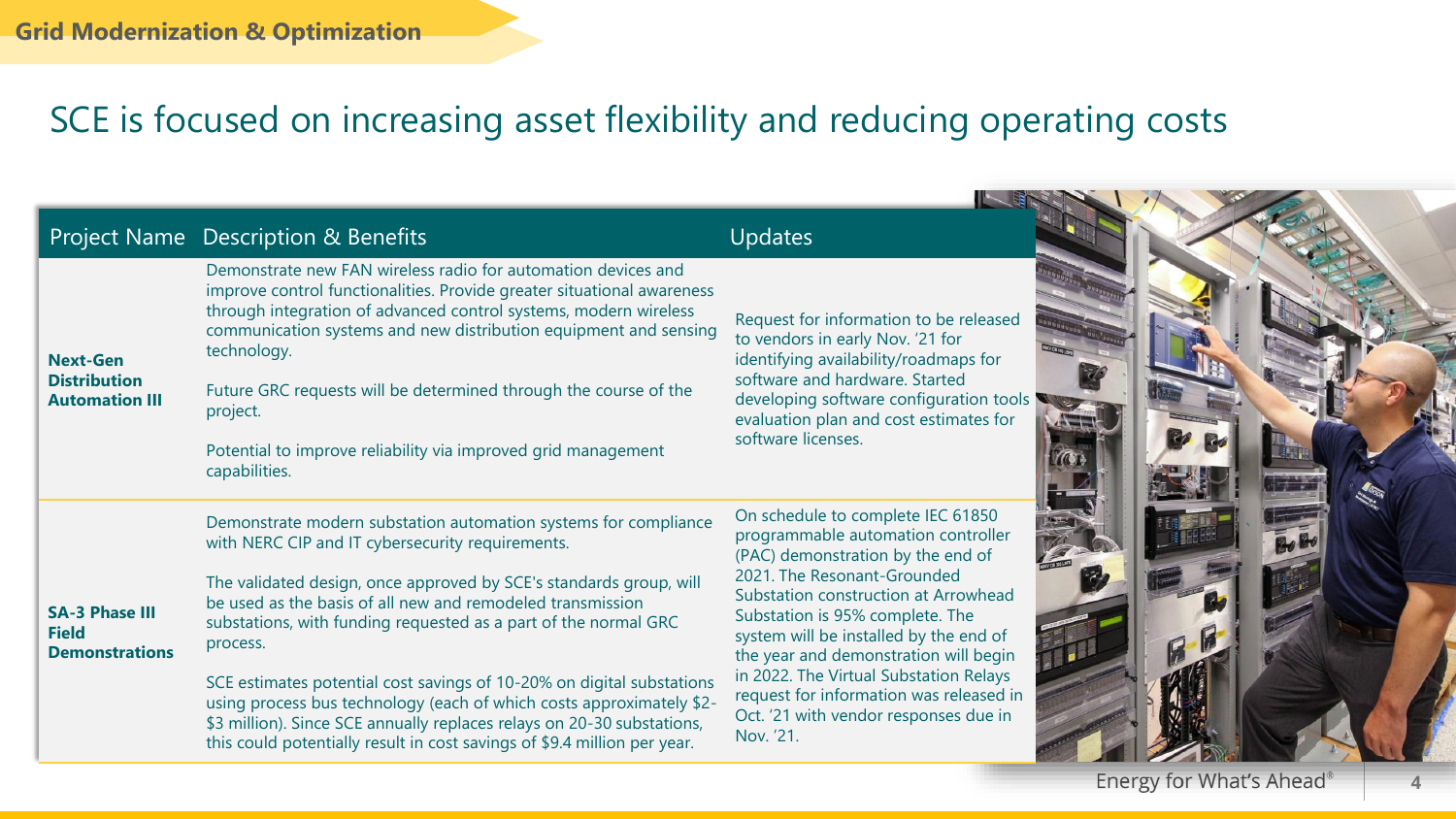# We're evaluating new energy storage technologies and applications that will help us integrate more renewables and DERs

| <b>Project Name</b>                                     | Description & Benefits                                                                                                                                                                                                                                                                                                                                                                                                                                                                                                                                                                                                                                                                                                                                                                                                                                                                                                                                                                                                                                                                 | <b>Updates</b>                                                                                                                                                                                                                                                                                                                                                                                                                                                                                                                                                                                              |
|---------------------------------------------------------|----------------------------------------------------------------------------------------------------------------------------------------------------------------------------------------------------------------------------------------------------------------------------------------------------------------------------------------------------------------------------------------------------------------------------------------------------------------------------------------------------------------------------------------------------------------------------------------------------------------------------------------------------------------------------------------------------------------------------------------------------------------------------------------------------------------------------------------------------------------------------------------------------------------------------------------------------------------------------------------------------------------------------------------------------------------------------------------|-------------------------------------------------------------------------------------------------------------------------------------------------------------------------------------------------------------------------------------------------------------------------------------------------------------------------------------------------------------------------------------------------------------------------------------------------------------------------------------------------------------------------------------------------------------------------------------------------------------|
| <b>Storage-Based</b><br><b>Distribution DC Link</b>     | Demonstrate a novel energy storage architecture connected between two distribution circuits,<br>using a bi-directional power flow control device in conjunction with a battery storage system.<br>Enable energy storage support for one or both circuits and dynamic power exchange between<br>circuits.<br>This project supports the Commission's DRP proceeding by attempting to identify reliability<br>needs and projects that can be met by distributed energy resources (DER) services. This<br>demonstration could further DERs as a viable grid solution compared to traditional wires<br>solutions. Eventually, this could be integrated into possible DER projects included in the<br>annual Distribution Infrastructure Deferral Framework.<br>The project has the potential to improve reliability because the connected battery could<br>reduce outage times. By utilizing this system, capital upgrades could be deferred by reducing<br>circuit overloads. Also, DER hosting capacity could be increased by routing power in a<br>controlled manner between 2 circuits. | Completed job walk and obtained proposal for design<br>of electrical distribution equipment to support DC Link<br>installation. The DC Link vendor has been selected and<br>on-boarded. Work has begun and they are actively<br>designing mechanical/electrical package.<br>The project team is refining scope of power system<br>study/simulations and enhancing grid simulator with<br>new firmware and capabilities.<br>Challenges: The qualified vendor raised concerns about<br>existing and new intellectual property (IP) regarding<br>their existing DOE contracts and sub-contractor IP<br>rights. |
| <b>Beyond Lithium-ion</b><br><b>Energy Storage Demo</b> | Demonstrate non-lithium-ion energy storage systems (NoLess) against a variety of traditional<br>use cases (i.e., in accordance with the CPUC's energy storage use cases outlined in D13-10-<br>040), and emerging use cases (e.g., regional/community resiliency, etc.).<br>This demonstration will support the OIR to Modernize the Electric Grid for a High DER Future.<br>Some new battery technologies are less prone to thermal runaway than lithium-ion, and some<br>may use safer or more plentiful raw materials. NoLess technologies may offer better capacity<br>and power degradation characteristics, reducing upgrade and maintenance costs.                                                                                                                                                                                                                                                                                                                                                                                                                              | Presented at Public Outreach Meeting Oct. 20, 2021                                                                                                                                                                                                                                                                                                                                                                                                                                                                                                                                                          |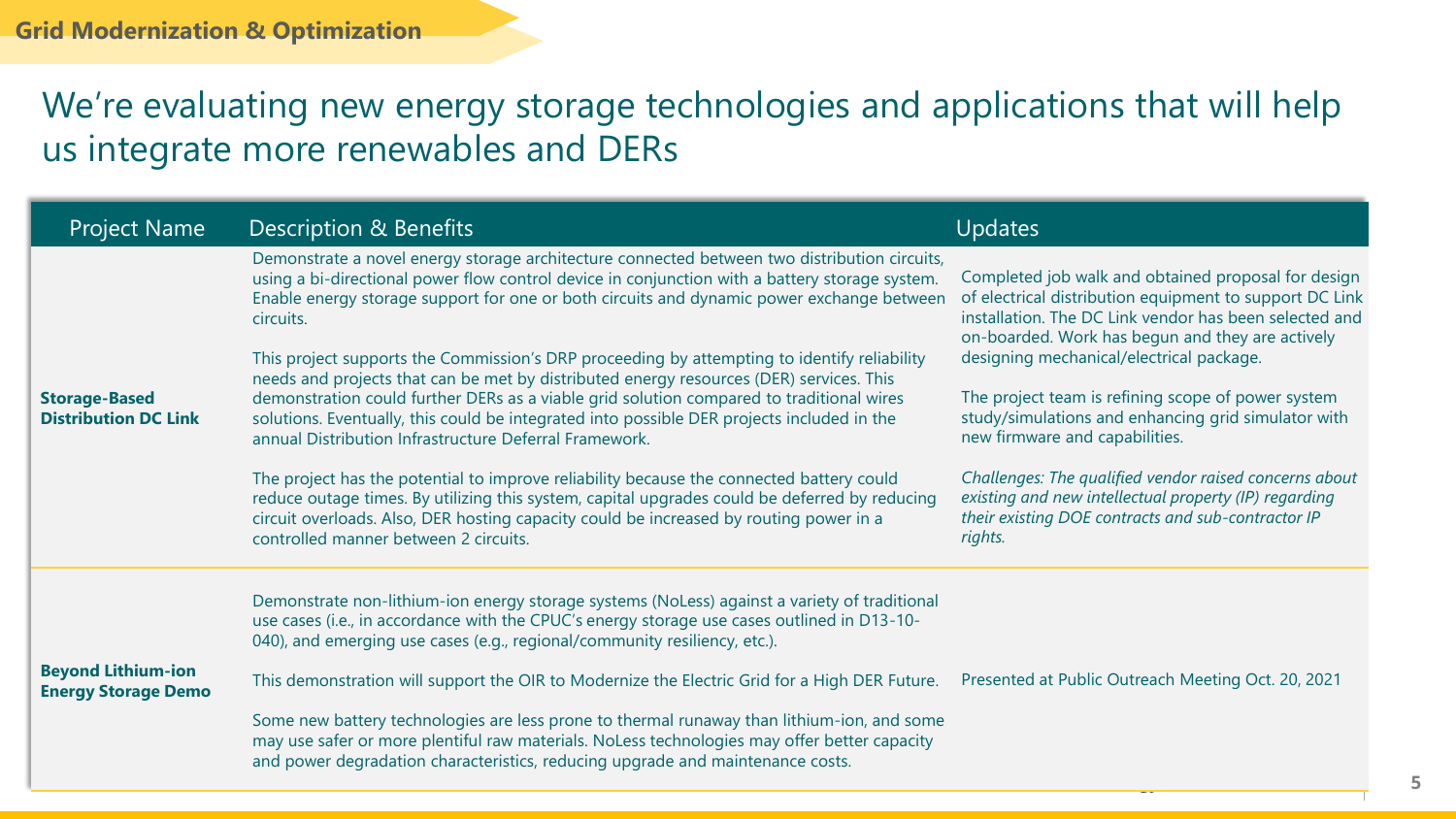# We're evaluating and demonstrating how we can integrate operation of DERs and the distribution system to enhance resiliency and reliability for our customers

|                                                                                                                                                                                                                                                                                                                                                                                                                                                                                                                                                                                       | Project Name Description & Benefits                                                                                                                                                                                                                                                                                                                      | <b>Updates</b>                                                                                                                                                                                                                                                                                           |                                                                        |
|---------------------------------------------------------------------------------------------------------------------------------------------------------------------------------------------------------------------------------------------------------------------------------------------------------------------------------------------------------------------------------------------------------------------------------------------------------------------------------------------------------------------------------------------------------------------------------------|----------------------------------------------------------------------------------------------------------------------------------------------------------------------------------------------------------------------------------------------------------------------------------------------------------------------------------------------------------|----------------------------------------------------------------------------------------------------------------------------------------------------------------------------------------------------------------------------------------------------------------------------------------------------------|------------------------------------------------------------------------|
| Demonstrate control and protection schemes for safe and reliable<br>operation of customer-owned nested microgrids and virtual power<br>DER environments.<br><b>Control and</b><br><b>Protection for</b><br>This demonstration will identify challenges and protection<br><b>Microgrids and</b><br>requirements to enable safe microgrid operation, supporting the<br><b>Virtual Power</b><br>Commission's Microgrid rulemaking.<br><b>Plants</b><br>The project will examine the potential to improve reliability by<br>decreasing the number of outages through temporary islanding. | plants. Develop standard operations to support grid integrity in high-                                                                                                                                                                                                                                                                                   | Vendor procurement for the<br>microgrid control system to support<br>design and testing is in negotiations;<br>design of the lab testbed is<br>underway.                                                                                                                                                 |                                                                        |
|                                                                                                                                                                                                                                                                                                                                                                                                                                                                                                                                                                                       |                                                                                                                                                                                                                                                                                                                                                          |                                                                                                                                                                                                                                                                                                          | <b>STORAGE</b>                                                         |
|                                                                                                                                                                                                                                                                                                                                                                                                                                                                                                                                                                                       |                                                                                                                                                                                                                                                                                                                                                          |                                                                                                                                                                                                                                                                                                          |                                                                        |
| <b>Smart City</b><br><b>Demonstration</b>                                                                                                                                                                                                                                                                                                                                                                                                                                                                                                                                             | Demonstrate the electric utility role in a Smart City initiative, including<br>coordination with urban planning, streamlined interconnection,<br>efficient utilization of energy resources and resiliency for critical city<br>operations.                                                                                                               | Procurement for the microgrid<br>controller is currently in negotiations.                                                                                                                                                                                                                                | <b>INVERTERS</b><br><b>DEDICATED</b><br><b>ENERGY</b><br><b>SOURCE</b> |
|                                                                                                                                                                                                                                                                                                                                                                                                                                                                                                                                                                                       | This demonstration will support the Commission's Microgrid<br>Rulemaking by providing technical learnings on limitations currently<br>creating barriers to microgrid deployment.                                                                                                                                                                         | Detailed engineering design work is<br>underway with the vendor. Field site<br>is identified, customer agreement<br>covering the microgrid system is in<br>progress. Project team is actively<br>performing microgrid technical<br>consultation work with support<br>from local agency and stakeholders. |                                                                        |
|                                                                                                                                                                                                                                                                                                                                                                                                                                                                                                                                                                                       | A clean energy and storage-based microgrid can replace gas-burning<br>generators that emit GHGs. Additionally, project results could<br>improve the ability to create powered community shelter locations<br>during PSPS and other events, which is especially important for<br>protecting our customers in disadvantaged and vulnerable<br>communities. |                                                                                                                                                                                                                                                                                                          | Energy for What's Ahead <sup>®</sup>                                   |

**6**

**ENERGY** SOURCE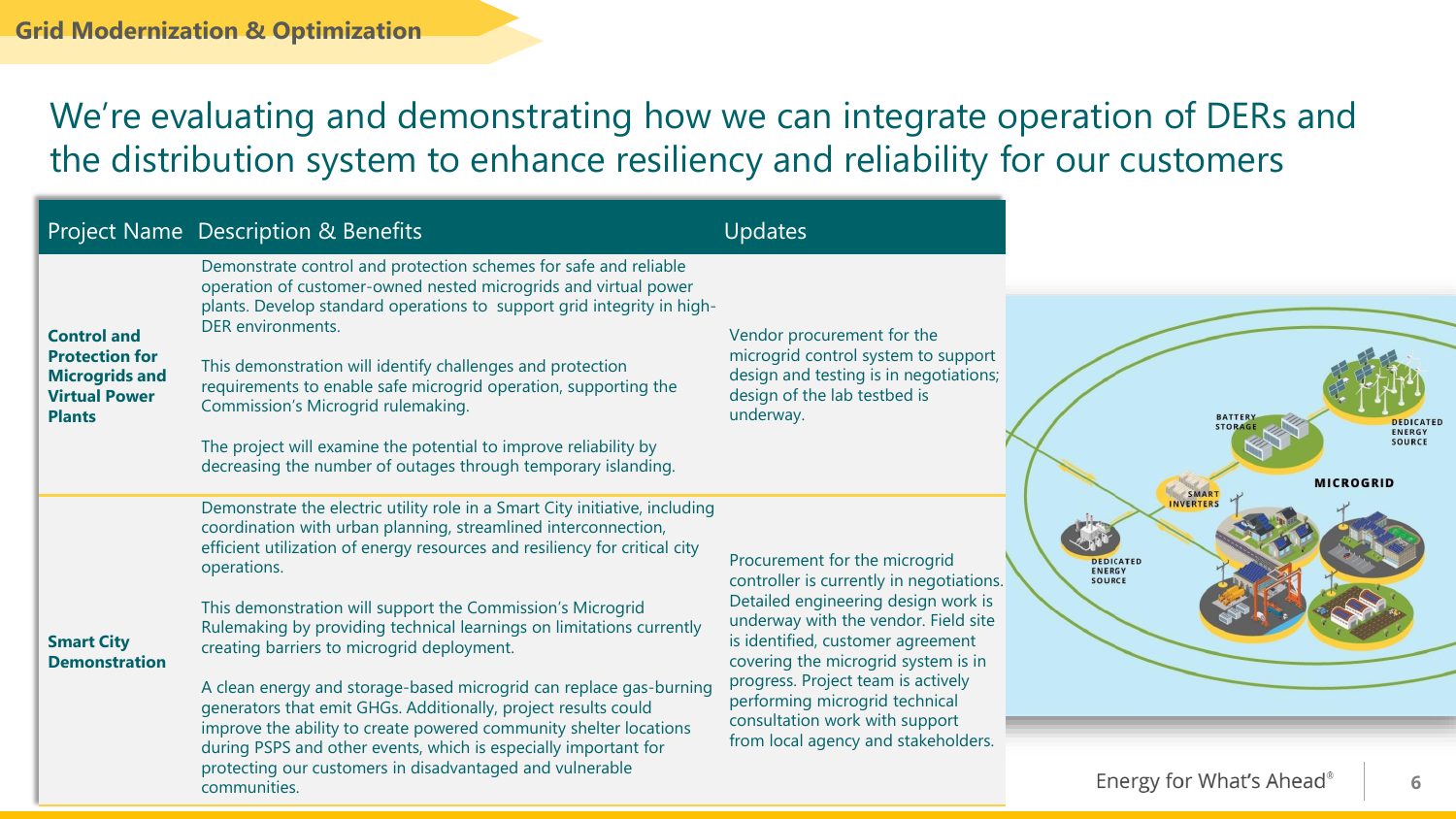# We're exploring how vehicle to grid enabling technologies, such as batteries, act as storage devices that supply power back to the grid

| <b>Project Name</b>                                                                | <b>Description &amp; Benefits</b>                                                                                                                                                                                                                                                                                                                                                                                                                                                                                                                                                                                                                                                                                                                                                                                                                                                                                                                                                          | <b>Updates</b>                                                                                                                                                                                                                                                                                                                                                                                        |
|------------------------------------------------------------------------------------|--------------------------------------------------------------------------------------------------------------------------------------------------------------------------------------------------------------------------------------------------------------------------------------------------------------------------------------------------------------------------------------------------------------------------------------------------------------------------------------------------------------------------------------------------------------------------------------------------------------------------------------------------------------------------------------------------------------------------------------------------------------------------------------------------------------------------------------------------------------------------------------------------------------------------------------------------------------------------------------------|-------------------------------------------------------------------------------------------------------------------------------------------------------------------------------------------------------------------------------------------------------------------------------------------------------------------------------------------------------------------------------------------------------|
| <b>Vehicle to Grid</b><br><b>Integration Using On-</b><br><b>Board Inverter</b>    | Evaluate new interconnection requirements, utility and third-party controls for<br>charging/discharging and overall function of automaker OEM battery/inverter systems to<br>support vehicle to grid reverse power flow implementation and application.<br>This project helps to support the DRP's goal of having electric vehicles be identified as DERs to<br>be analyzed as grid solutions.<br>Charging of light-duty vehicles is expected to reach 6.9% of peak load by 2030. Proper control<br>can mitigate acute system issues caused by bus/medium duty fleet charging (e.g., feeding the<br>grid by turning off 100 buses at 150 kW can produce up to 15 MW of grid support).                                                                                                                                                                                                                                                                                                      | Completing trial-use agreements as planned with<br>automakers to begin lab configuration and testing.<br>Procurement of electric vehicle supply equipment<br>(EVSE) and aggregator services also underway. Tech<br>Advisory Board in flight. Cyber vendor assessment and<br>distributed energy resources management system<br>(DERMS) aggregator cyber requirements delivered to<br>first aggregator. |
| <b>Distributed Plug-In</b><br><b>Electric Vehicle Charging</b><br><b>Resources</b> | Demonstrate plug-in electric vehicle (PEV) fast-charging stations with integrated energy<br>storage, used to control grid system impact of fast charging, costs of fast charging demand<br>and function as a distributed energy resource when not in use.<br>This project supports the Commission's DRIVE Rulemaking, Transportation Electrification<br>Framework, and DRP proceedings by providing crucial information on the integration of fast<br>chargers with energy storage and the potential use of second-life batteries.<br>The capability to shift charging from evening peak to late night could reduce emissions by<br>over 33%, while shifting from early morning to noon could reduce emissions by up to 73% due<br>to the difference in CO2 from grid power sources at different times. Shifting load could save<br>over 27,000 metric tons of CO2 per year, which equates to approximately \$2.1 million in CO2<br>equivalent (CO2e) reduction benefits annually by 2030. | Vendor RFQ responses received for Specialty<br>Engineering Services. The project team is still<br>negotiating with the selected vendor to finalize the<br>schedule for the Engineering Services. SCE negotiated<br>NDA with Ohio State University to discuss usage of<br>secondary battery technology.                                                                                                |

**7**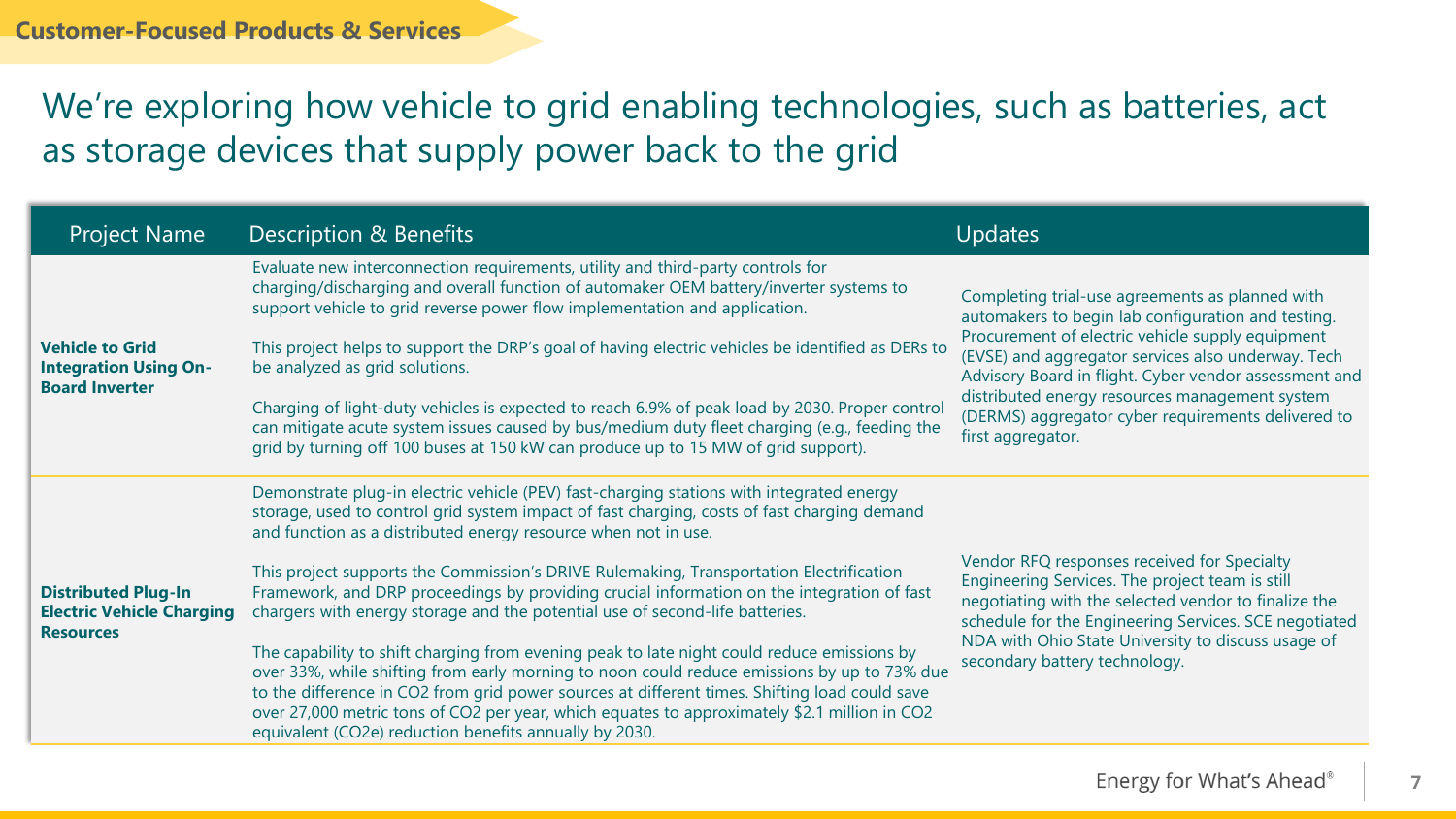#### This effort integrates EV fleet and electric distribution operations in order to facilitate transportation electrification

| <b>Project Name</b>                                             | Description & Benefits                                                                                                                                                                                                                                                                                      | Updates                                                                                                                                                                                                |
|-----------------------------------------------------------------|-------------------------------------------------------------------------------------------------------------------------------------------------------------------------------------------------------------------------------------------------------------------------------------------------------------|--------------------------------------------------------------------------------------------------------------------------------------------------------------------------------------------------------|
| <b>Service and Distribution</b><br><b>Centers of the Future</b> | Demonstrate an advanced fleet service center housing controllable electric vehicles and submetering<br>technologies, energy storage, building electrification and management, and DC service elements,<br>while using a control system connected to a local service area with high DER and PEV penetration. | Microgrid control system (MCS) vendor                                                                                                                                                                  |
|                                                                 | This project will support the Commission's Transportation Electrification Framework, DRIVE<br>Rulemaking, DRP proceeding and Microgrid proceeding by providing crucial data on improving the<br>value of fleet electrification, while maintaining safe and reliable grid operations.                        | negotiations are underway. Conceptual design<br>work underway for the microgrid integration<br>with battery storage and building electrification.<br>Completed site walks and analysis of electric bus |
|                                                                 | This project saves costs on both customer and utility side. These costs vary but have recently been<br>measured between \$7 million and \$15 million, and the space required could be costly or even<br>impossible for the customer.                                                                        | EVSE and charge management platform.                                                                                                                                                                   |

#### **Energy Resources Integration**

#### We continue to assess future DER integration opportunities and challenges

| <b>Project Name</b>                                                                                  | Description & Benefits                                                                                                                                                                                                                                                                                                                          | Updates                                                                                                                                                                                 |
|------------------------------------------------------------------------------------------------------|-------------------------------------------------------------------------------------------------------------------------------------------------------------------------------------------------------------------------------------------------------------------------------------------------------------------------------------------------|-----------------------------------------------------------------------------------------------------------------------------------------------------------------------------------------|
| <b>Distributed Energy</b><br><b>Resources Dynamics</b><br><b>Integration</b><br><b>Demonstration</b> | This project performs a power hardware-in-the-loop (PHIL) demonstration for the distribution feeder<br>protection impact due to the high penetration of DER using smart and legacy inverters. This<br>knowledge enables the continued evaluation of expected and unexpected DER integration<br>challenges.                                      | Developed EMT models of inverter connected<br>DERs and completed the PSCAD and CYME                                                                                                     |
|                                                                                                      | This demonstration assists with the DRP proceeding's goal of ensuring the grid can accommodate a<br>seamless interconnection of DERs and utilize them to meet grid needs by understanding the<br>protection requirements on feeders with various types of generation.                                                                           | model validation of the Pronghorn feeder.<br>Completed design of the PHIL testbed and use<br>cases to investigate the protection impact.<br>Published an IEEE conference paper based on |
|                                                                                                      | Learnings from this demonstration may also inform future Grid Modernization Plans required to be<br>filed in conjunction with each of the Utilities' GRCs. This project helps to ensure proper operation of<br>protection systems on circuits with high penetration of DERs, which helps to prevent outages and<br>electrical equipment damage. | the preliminary modeling, simulation and<br>experimental results.                                                                                                                       |